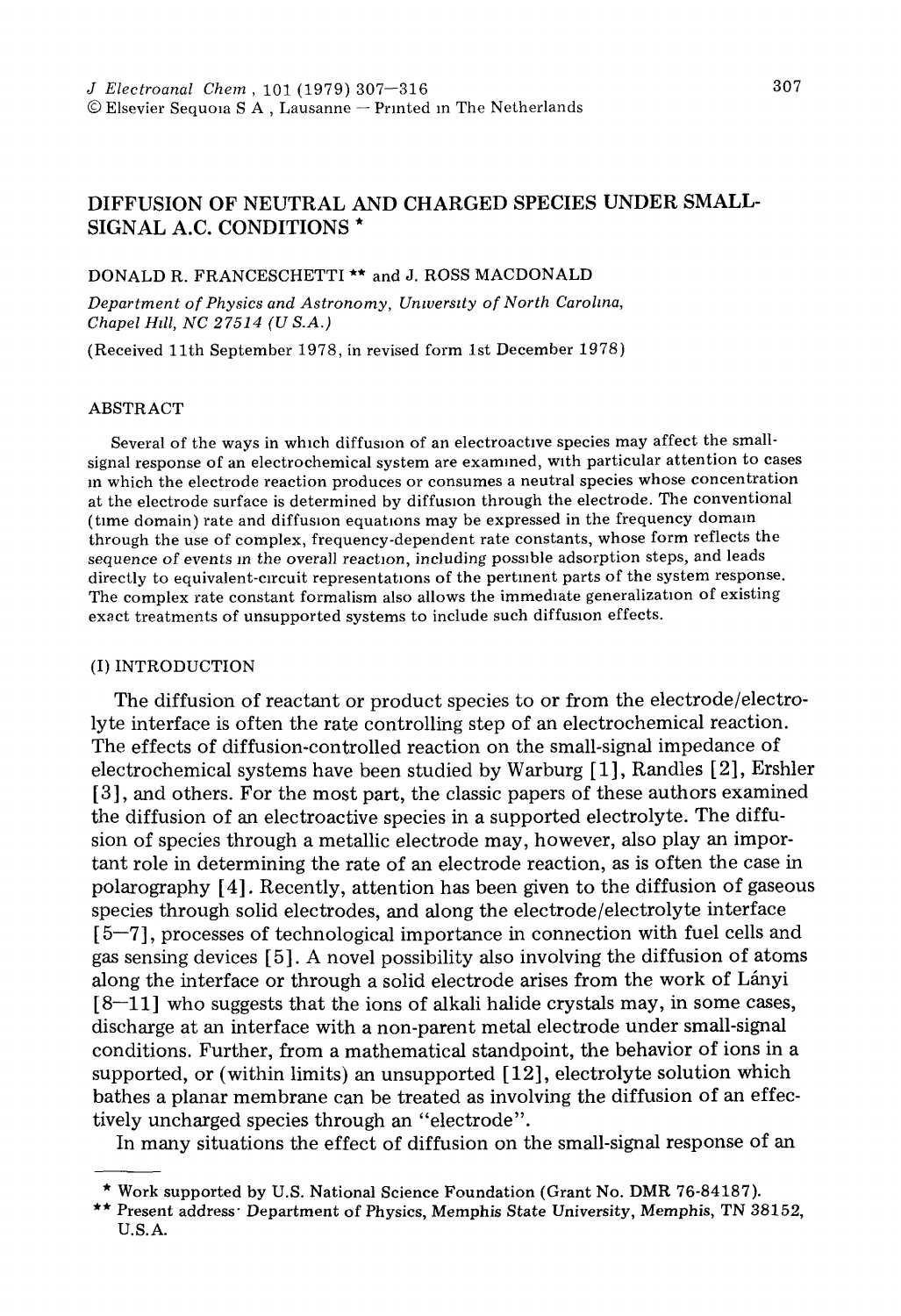electrochemical system is representable by the inclusion in an equivalent circuit for the system of a Warburg impedance, often given in Warburg's original form, appropriate for diffusion in a semi-infinite space. A Warburg-like impedance, appropriate for finite length, arises in exact treatments of the small-signal response of unsupported binary electrolytes unless one of the charge species is strictly immobile or both species have the same mobility and the identical reaction rate at the electrodes [13,14]. The appearance of the Warburg-like impedance in the general unsupported case can be attributed to the action of the more mobile or more-reactive species in screening the applied electric field, allowing diffusion to dominate the motion of the remaining species. The diffusion of neutral species has thus far not been considered in treatments of unsupported systems under small-signal conditions.

In the present work we focus on the diffusion of gas or metal species through a metallic electrode or along the electrode/electrolyte interface. Our treatment of diffusion through an electrode is also applicable in the case of a membrane bathed in electrolyte solution as described above and, with an appropriate choice of parameters, to the diffusion of charged and uncharged electroactive species in a supported electrolyte (or of neutral species in an unsupported electrolyte) in contact with a metal electrode. A unified treatment of these different cases is afforded by the formalism of complex, frequency-dependent rate constants  $[15-18]$ , which amounts to a frequency-domain representation of the reaction, adsorption, and diffusion processes characterized in the time dommn by the usual real rate and diffusion constants. Although the results to be presented for the unsupported case are original, our discussion of supported systems recapitulates the results of other workers. The latter discussion is, however, included to demonstrate the applicability of the complex rate constant formalism in the supported case and to provide a more unified treatment of diffusive processes in general.

### (II) DIFFUSION OF REACTANT THROUGH ELECTRODE

Consider a uniform planar electrode, one surface of which lies in the *yz* plane at  $x = 0$ ; the second surface lies at  $x = l_e$ . The electrolyte (solid or liquid) extends to the left of the electrode  $(x < 0)$ , and it will be assumed that the outer Helmholtz plane lies at  $x = -d$ . We assume that positive ions of charge  $z_p e$  and concentration  $p(x)$  react at the electrode to form a neutral adsorbed species whose surface concentration is  $\Gamma$ , and that the adsorbed species may diffuse into the electrode where its concentration is denoted as  $b(x)$ . We let  $\eta$  denote the potential drop between the electrode and the outer Helmholtz plane. Let the net rate of formation of the adsorbed species per unit area be given by

$$
v_1(p_R, \Gamma, \eta) \tag{1}
$$

and the net rate at which the adsorbed species enters the electrode be

$$
v_2(\Gamma, b_{\rm L}) \tag{2}
$$

where  $p_R$  is the concentration of positive ions at the outer Helmholtz plane and  $b<sub>L</sub>$  is the concentration of neutral species just inside the left edge of the electrode.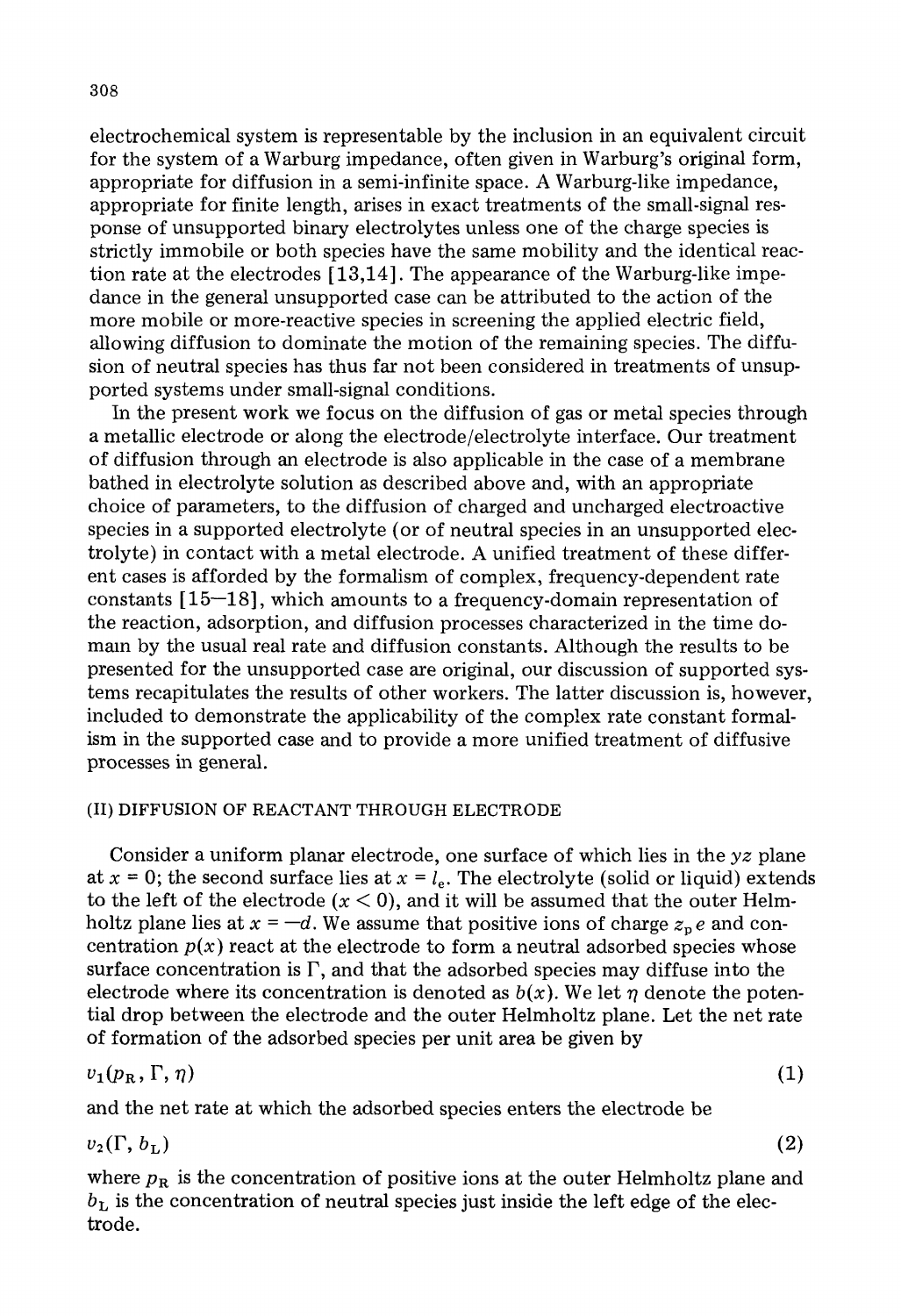The equations governing the behavior of the reactant species at the electrode/ electrolyte interface may be written

$$
I_{\text{pR}} = z_{\text{p}} ev_1(p_{\text{R}}, \Gamma, \eta) \tag{3}
$$

$$
d\Gamma/dt = v_1(p_R, \Gamma, \eta) - v_2(\Gamma, b_L)
$$
\n(4)

and

$$
J_{\mathrm{bL}} = v_2(\Gamma, b_{\mathrm{L}}) \tag{5}
$$

where  $I_{pR}$  is the faradaic current of the positive carriers per unit area evaluated at the outer Helmholtz plane and  $J_{\text{bL}}$  is the flux of neutral species into the electrode.

Under small-signal a.c. conditions we may separate each quantity into a steady-state part and a sinusoidal perturbation:  $p_R = p_{0R} + p_{1R} e^{i\omega t}$ ,  $\Gamma = \Gamma_0 +$  $\Gamma_1$  e<sup>1  $\omega$ t, etc. On making an appropriate Taylor series expansion of the reaction</sup> rates about the steady-state values, we obtain

$$
I_{\rm p1R} = z_{\rm p} e[k_{1f}p_{1R} - k_{1b}\Gamma_1 + (z_{\rm p}e\eta_1/kT)\gamma_{1f}p_{0R}]
$$
\n(6)

$$
i\omega\Gamma_1 = I_{p1R}/z_p e - k_{3f}\Gamma_1 + k_{3b}b_{1L}
$$
\n(7)

and

$$
J_{\text{b1L}} = k_{3f} \Gamma_1 - k_{3b} b_{1L} \tag{8}
$$

Each of the "rate constants" appearing in eqns.  $(6)$ - $(8)$  represents a partial derivative. Thus

$$
k_{1f} \equiv (\partial v_1 / \partial p_R)_0 \tag{9}
$$

$$
k_{3f} \equiv (\partial v_2/\partial \Gamma)_0 \tag{10}
$$

and so on, where the subscript zero indicates that the derivative is evaluated for steady-state conditions and the subscript f indicates the "forward" direction of the reaction. The overpotential-dependent term involves the quantity

$$
\gamma_{1f} \equiv (kT/z_{p}ep_{0R})(\partial v_{1}/\partial \eta)_{0}
$$
\n(11)

which has the same dimensions as  $k_{1f}$ .

We shall assume that within the electrode diffusion is governed by the Fick equations, with the small-signal forms

$$
J_{b1} = -D_{1e} \, \mathrm{d}b_1/\mathrm{d}x \tag{12}
$$

*and* 

$$
i\omega b_1 = D_{1e} d^2 b_1/dx^2 \tag{13}
$$

Equation (8) provides one boundary condition for the diffusion equation. As a second condition we take

$$
J_{\rm b} = k_{1\rm e f} b_1 \tag{14}
$$

at  $x = l_e$ . For  $k_{1e f} = 0$ , the exchange of neutral species with the ambient atmosphere or adjoining material is effectively blocked, while for  $k_{1 \text{ef}} \rightarrow \infty$  the exchange is infinitely rapid.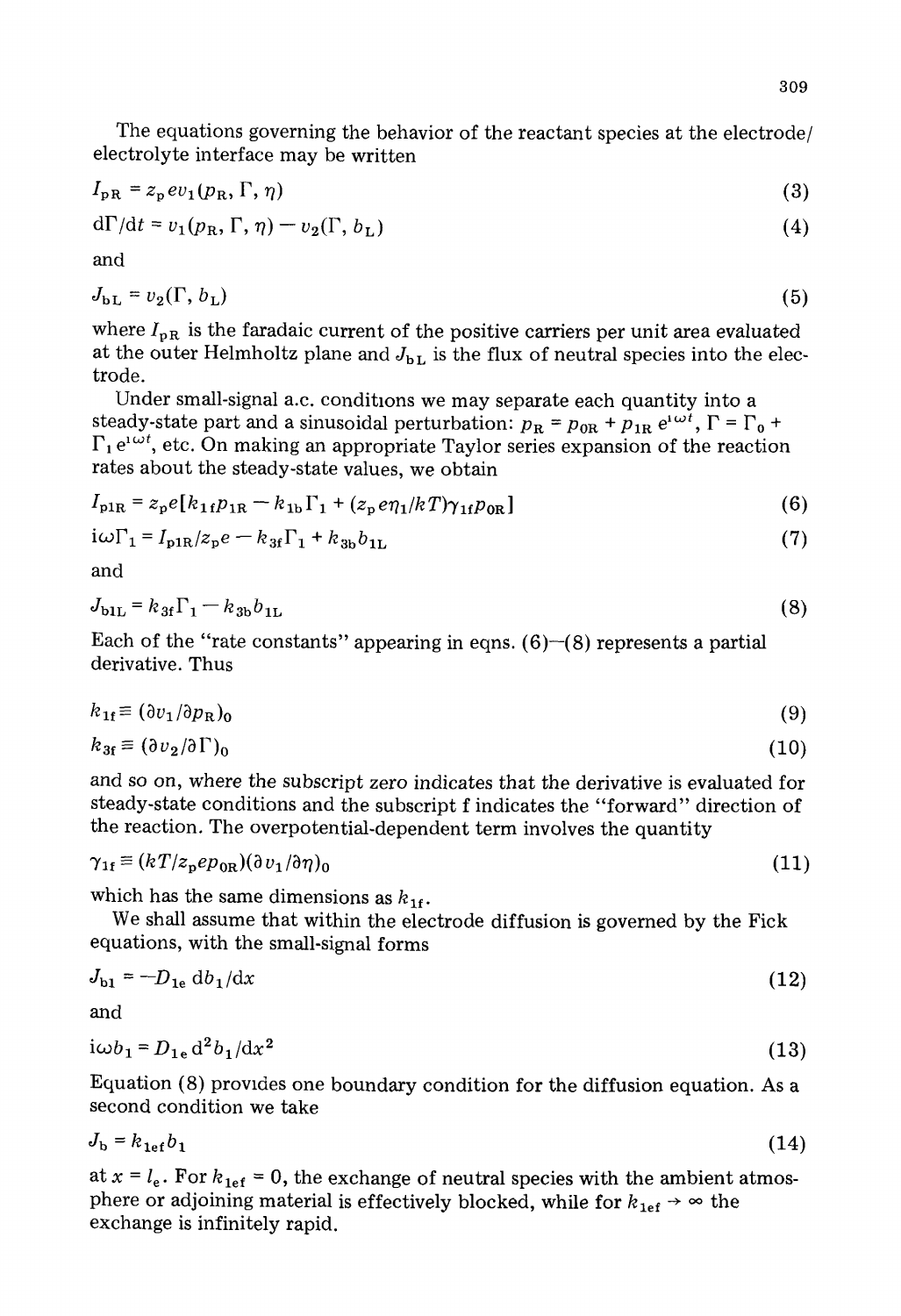The diffusion equation (13) has the general solution

$$
b_1 = b_1 \exp(Q_1 x) + b_{11} \exp(-Q_1 x) \tag{15}
$$

where

$$
Q_1 = (1 + i)(\omega/2D_{1e})^{1/2} = \sqrt{i\omega/D_{1e}}
$$
 (16)

Thus  $b_1$  is the superposition of two damped oscillations. On imposing the boundary conditions (8) and (14), one readily evaluates the constants  $b<sub>I</sub>$  and  $b<sub>II</sub>$  and obtains an expression for  $b_1$  in terms of  $\Gamma_1$ . This expression can be inserted in eqn. (7) to provide a relation between  $\Gamma_1$  and  $I_{\text{nlR}}$ . On substituting this expression for  $\Gamma_1$  in eqn. (6) and rearranging, we finally obtain

$$
I_{\rm p1R} = z_p e[k_1^* p_{1R} + (z_p e \eta_1 / kT) \gamma_1^* p_{0R}]
$$
\n(17)

where 
$$
k_1^* \equiv f_1 k_{1f}
$$
 and  $\gamma_1^* \equiv f_1 \gamma_{1f}$ , with  
\n
$$
f_1 \equiv \{1 + k_{1b}/[i\omega + k_{3f}/(1 + F_1(\omega))]\}^{-1}
$$
\n(18)

and

$$
F_1(\omega) \equiv \frac{k_{3b}}{\sqrt{i\omega D_{1e}}} \frac{\left[ (k_{1ef}/\sqrt{D_{1e}}) + \sqrt{i\omega} \coth(l_e\sqrt{i\omega/D_{1e}}) \right]}{\left[ (k_{1ef}/\sqrt{D_{1e}}) \coth(l_e\sqrt{i\omega/D_{1e}}) + \sqrt{i\omega} \right]}
$$
(19)

The rate constants have a continued fraction form which reflects their sequential nature.

Equation (17) may be used as a boundary condition with the equations of continuity and charge transport to determine an expression for the system impedance. The form of eqn. (17) indicates that  $k_1^*$  and  $\gamma_1^*$  will lead to admittance contributions in the equivalent circuit [ 19 ]. Equation (18) then implies that  $F_1(\omega)$  has the character of an impedance. Indeed, if  $R_c$  is a constant normalizing resistance, it may readily be shown that  $R_{\rm C}F_1(\omega)$  is the impedance of a length  $l_e$  of distributed transmission line [20] of characteristic impedance  $R_{\rm c}k_{3b}/\sqrt{\mathrm{i}\omega D_{1e}}$ , with series resistance per unit length  $R_{\rm ser} \equiv R_{\rm c}k_{3b}/D_{1e}$  and shunt admittance per unit length  $i\omega C_{sh} \equiv i\omega/k_{3b}R_c$ , terminated by an impedance  $R_C k_{3b}/k_{1ef}$ . Note that  $D_{1e} = (R_{ser} C_{sh})^{-1}$ . The  $l_e \rightarrow \infty$  limit of  $F_1(\omega)$  has been discussed by Barker [21]. The quantity  $f_1$  is determined by five independent parameters:  $k_{1b}$ ,  $k_{3f}$ ,  $k_{3b}/\sqrt{D_{1e}}$ ,  $k_{1ef}/\sqrt{D_{1e}}$  and  $l_e/\sqrt{D_{1e}}$ .

A number of limiting forms of  $F_1(\omega)$  should be examined. When  $k_{1\text{ef}} > 0$ and  $l_e/\sqrt{D_{1e}} \rightarrow 0$ , as for a very thin electrode or very rapid diffusion of the product species, one has  $F_1(\omega) \rightarrow k_{3b}/k_{1ef}$  and

$$
k_1^* \to (k_{10} + i\omega \tau_{1a} k_{1\infty})/(1 + i\omega \tau_{1a})
$$
\n(20)

where  $k_{10} \equiv k_{3f}k_{1f}/[k_{3f} + k_{1b}/k_{1ef})]$ ,  $k_{1\infty} \equiv k_{1f}$ , and  $\tau_{1a} \equiv (1 + k_{3b}/k_{1ef})/[k_{3f} + k_{1b}/k_{1ef}]$  $k_{1b}(1 + k_{3b}/k_{1ef})$ . Equation (20) has the precise form of the complex rate constant derived earlier [ 16,18] for an adsorption/reaction sequence in which the concentration of the final product is held constant. The complex rate constant,  $k_1^*$ , will be non-zero at  $\omega = 0$  (and thus a direct current can flow) unless  $k_{1f} \rightarrow 0$ , or  $k_{3f} \rightarrow 0$ , for which  $k_{10}$  will vanish. When  $l_e / \sqrt{D_{1e}} \rightarrow \infty$ , as for a very thick  $\cdots$ electrode and/or very slow diffusion,  $F_1(\omega)$  takes on the standard Warburg [1] form  $k_{3b}/\sqrt{\mathrm{i}\omega D_{1e}}$ . In this case  $k_{1}^{*}$  vanishes as  $\omega \rightarrow 0$  and no steady direct current is possible. For  $k_{1 \text{e} \text{f}}/\sqrt{D_{1e}} \rightarrow 0$ ,  $F_1(\omega)$  takes on the form  $(k_{3b}/\sqrt{\text{i}\omega D_{1e}})$  X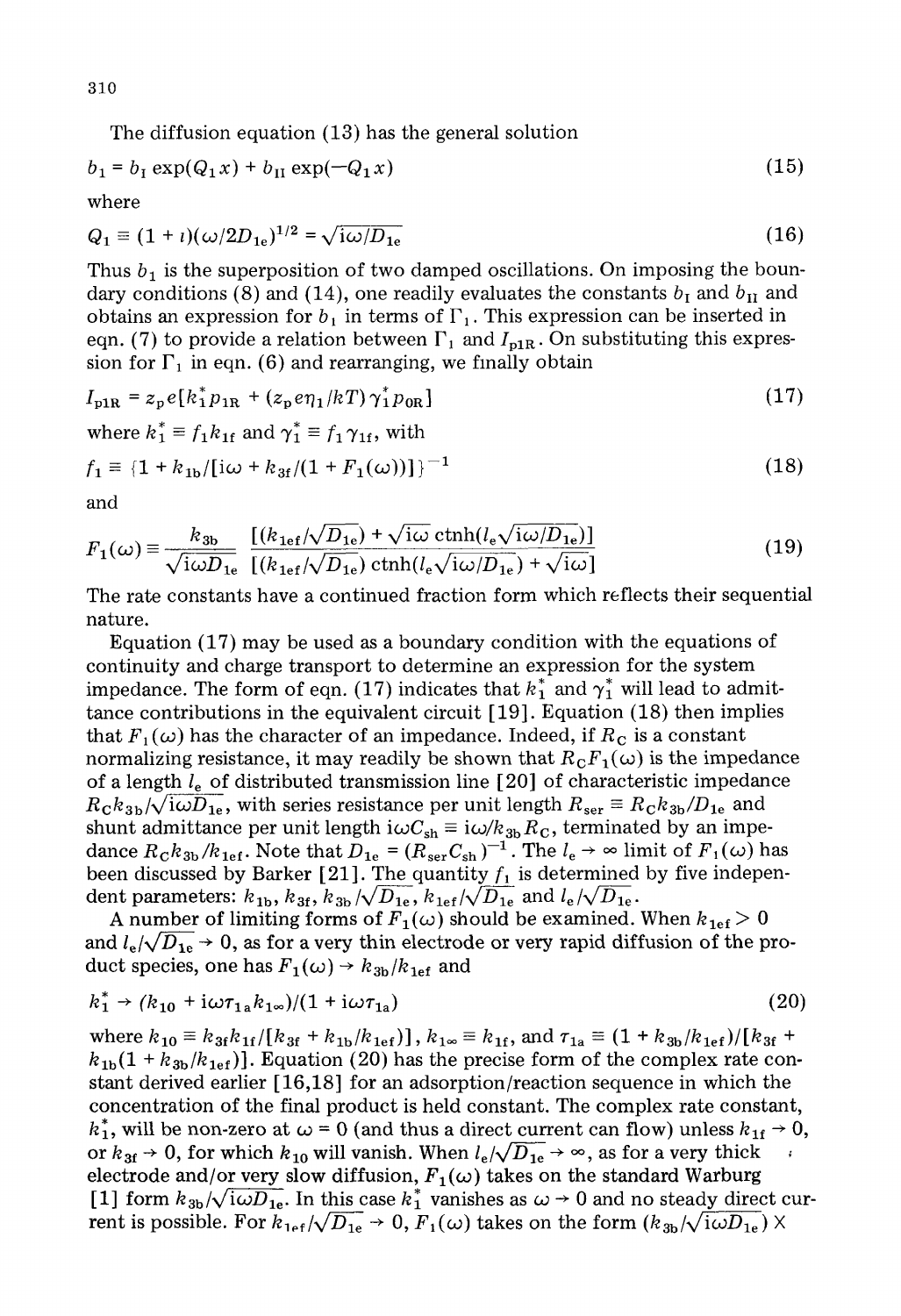$\text{ctnh}(l_e\sqrt{\text{i}\omega D_{1e}})$  and again a steady direct current is not allowed. If, further,  $l_e/\sqrt{D_{1e}} \rightarrow 0$  one has  $F_1(\omega) \rightarrow k_{3b}/i\omega l_e$  and  $k_1^*$  takes on the form appropriate to a two-stage adsorption-desorption sequence. For  $k_{\text{left}}/\sqrt{D_{1e}} \rightarrow \infty$  (equivalent, when  $D_{1e} > 0$ , to terminating the transmission line with a short), however,  $F_1(\omega)$  assumes the finite-length Warburg form  $(k_{3b}/\sqrt{\mathrm{i}\omega D_{1e}}) \times \tanh(l_e\sqrt{\mathrm{i}\omega/D_{1e}})$ and a steady direct current is possible [22].

#### *(a) Fully supported electrolyte*

In the presence of an excess of supporting electrolyte the motion of the electroactive species is governed entirely by diffusion. It is then possible to treat the quantity  $p_1$  in a similar manner to that in which  $b_1$  was treated so that a relation between  $I_{p1f}$  and  $\eta_1$  is found directly. Our consideration of supported systems will be restricted here to a special case, that in which the positive species of interest diffuses extremely rapidly, so that we may take  $p_{1R}$  to be zero. One then has for the admittance of the interface (assuming no other electroactive species present) from eqn. (17)

$$
Y \equiv I_{\rm p1R}/\eta_1 = (z_p^2 e^2 p_{\rm 0R}/kT) \gamma_1^*
$$
 (21)

which is a generalization of the familiar charge-transfer conductance of supported electrolyte theory. This admittance is represented by the equivalent circuit of Fig. 1, in which  $R_R$  has the form of a charge transfer resistance,  $C_A$  is an adsorption capacitance,  $R_A$  the associated adsorption resistance, and  $Z_D$  a diffusion impedance.

It is appropriate to comment on the relationship of the admittance given by eqn. (21) to the results obtained in earlier work by other authors. Although it has been assumed here that the product species diffuses through the electrode, the same mathematical formulation applies to a product species which diffuses into the electrolyte provided that an appropriate value is assigned to  $l_e$ . In the limit as  $l_e/\sqrt{D_{1e}} \rightarrow \infty$ , our result becomes a special case of the admittance derived by Armstrong and Henderson [ 23] for a system in which both reactant and product species diffuse through an essentially infinite electrolyte. By taking the limit  $k_{1b} \rightarrow \infty$ ,  $k_{3f} \rightarrow \infty$ , with  $(k_{1b}/k_{3f})$  finite, in essence assigning a vanishingly small lifetime to the adsorbed intermediate, one obtains the results appropriate to a one-step electrode reaction without intermediate species. Then eqn.  $(18)$ becomes

$$
f_1 \to [1 + (k_{1b}/k_{3f})(1 + F_1(\omega))]^{-1} \tag{22}
$$

An important subcase is that in which no intermediate is formed and the elec-



Fig. 1. Equivalent circuit representing the interfacial impedance in the fully supported case of Section II(a).  $R_R \equiv kT/(z_p^2e^2p_{0R}\gamma_{1f}),$   $C_{\rm A} \equiv 1/(R_Rk_{1\rm b}),$   $R_{\rm A} \equiv R_Rk_{1\rm b}/k_{3f},$  and  $Z_{\rm D}$  $R_R k_{1b} F_1(\omega)/k_{3f}$ .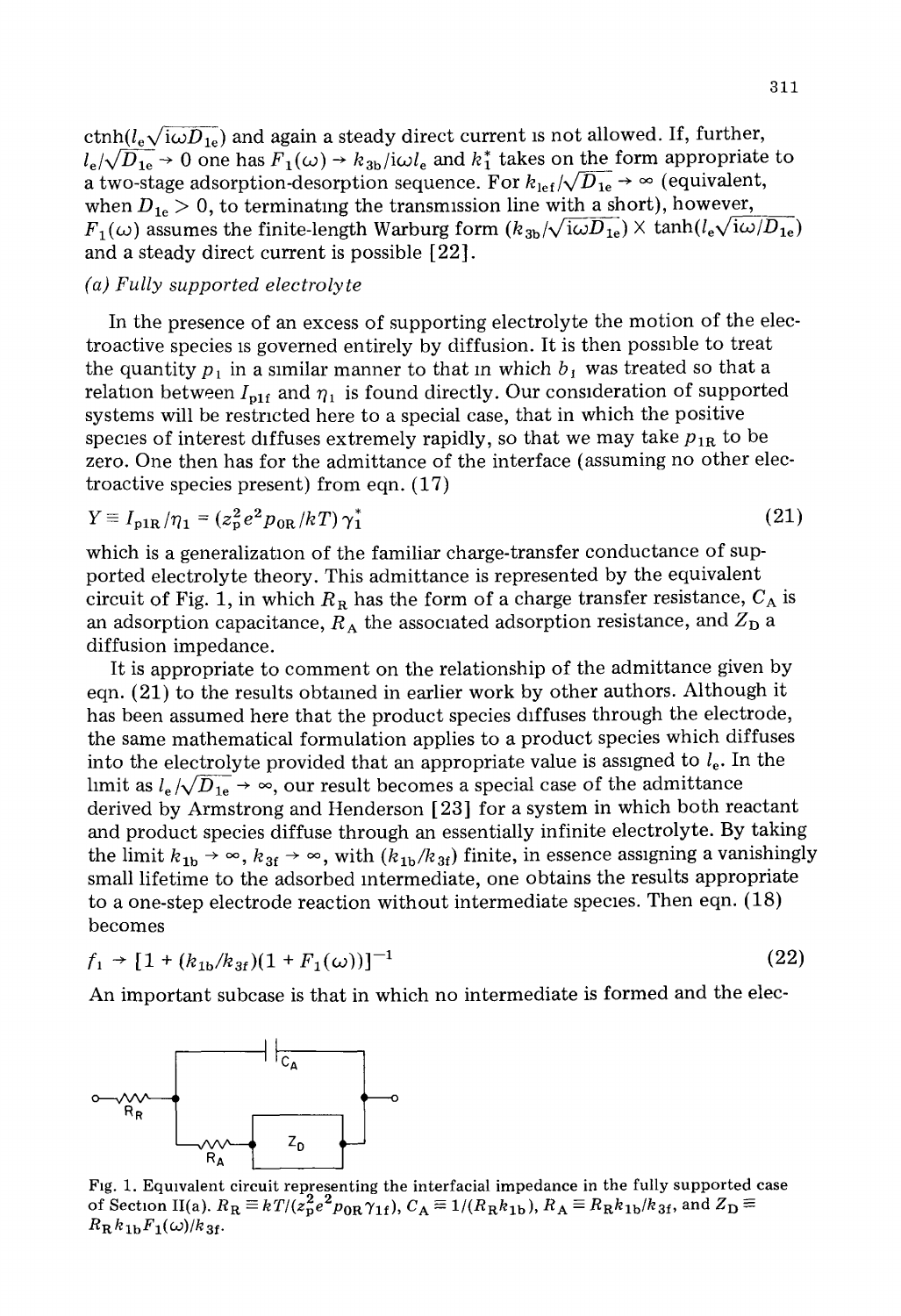trode reaction occurs with infinite speed. This situation may be realized by taking  $k_{3b} \rightarrow \infty$ ,  $\gamma_{1f} \rightarrow \infty$  with  $k_{3b}/\gamma_{1f}$  finite. The resulting impedance is

$$
Z = (kT/z_p^2 e^2 p_{0R}) (k_{1b} F_1(\omega) / k_{3f} \gamma_{1f})
$$
\n(23)

On further specializing to the case in which  $k_{1ef}/D_{10} \rightarrow \infty$ , one finds

$$
Z = (kT/z_p^2 e^2 p_{0R})(k_{1b}k_{3b}/k_{3f}\gamma_{1f}\sqrt{\mathrm{i}\omega D_{1e}})\tanh(l_e\sqrt{\mathrm{i}\omega D_{1e}})
$$
 (24)

which has the finite-length Warburg form obtained by Drossbach and Schultz [ 24] and Sluyters [ 25] for systems in which diffusion occurs over a small distance.

# *(b) Unsupported b~nary electrolyte*

A systematic procedure has been given by the authors [18] for the determination of the small-signal impedance of an unsupported binary electrolyte with compact layers of finite extent subject to electrode kinetics which can be expressed in terms of complex, frequency-dependent boundary parameters. We consider first the case in which the thickness of the compact layers can be neglected so that one may take  $\eta_1$  and  $\gamma_1$  as zero. In this case, eqn. (17) takes on the form of a complex Chang-Jaffé boundary condition. An exact expression has been given [ 26] for the impedance of a binary electrolyte with generation/recombination and possible immobile background charge subject to complex Chang-Jaffé boundary conditions. The impedance (and corresponding admittance) depend on the electrode reaction kinetics only through the nor malized boundary value parameters  $\rho_1^*\equiv (k_1^* l/2D_1)$  and  $\rho_2^*\equiv (k_2^* l/2D_2)$  (for negative charges), where l is length of material between the electrode and  $D<sub>1</sub>$  is the diffusion coefficient of the charged species. By employing rate constants  $k_1^*$ and  $k_2^*$  of the form obtained in the present work, one immediately generalizes the earlier results to include possible diffusion of the product species of the assumed reaction/adsorption sequence.

An important feature of the unsupported cases treated in earlier work [ 13, 14,18] is that the response of the system can often be represented by an equivalent circuit of frequency-independent elements and sometimes a Warburg impedance. Prior to a survey of representative instances it is difficult to prescribe a form of equivalent circuit which is appropriate for the general situation in which diffusive behavior of the electrode reaction product occurs together with Warburg-like response due to unequal charge carrier mobilities or electrode reaction rates. For simpler cases, e.g. the case of a single mobile charge carrier species, the equivalent circuit of Fig. 2, in which the geometric capacitance  $C_{\rm g}$  and bulk resistance  $R_{\rm m}$  have been added to the circuit of Fig. 1, should suffice. For the rate laws assumed here, the resistances and capacitances appearing in the circuit will always have positive values. Since an exact treatment of the unsupported case is only possible in the case of a flat-band system one must set  $p_{0R} = p_0$  here, where  $p_0$  is the bulk equilibrium positive charge carrier density. A related result was found for the case in which no electrode diffusion effects are present but finite-length Warburg effects arise from processes in the electrolyte [ 18,22].

For the case in which the compact layer cannot be neglected, we have given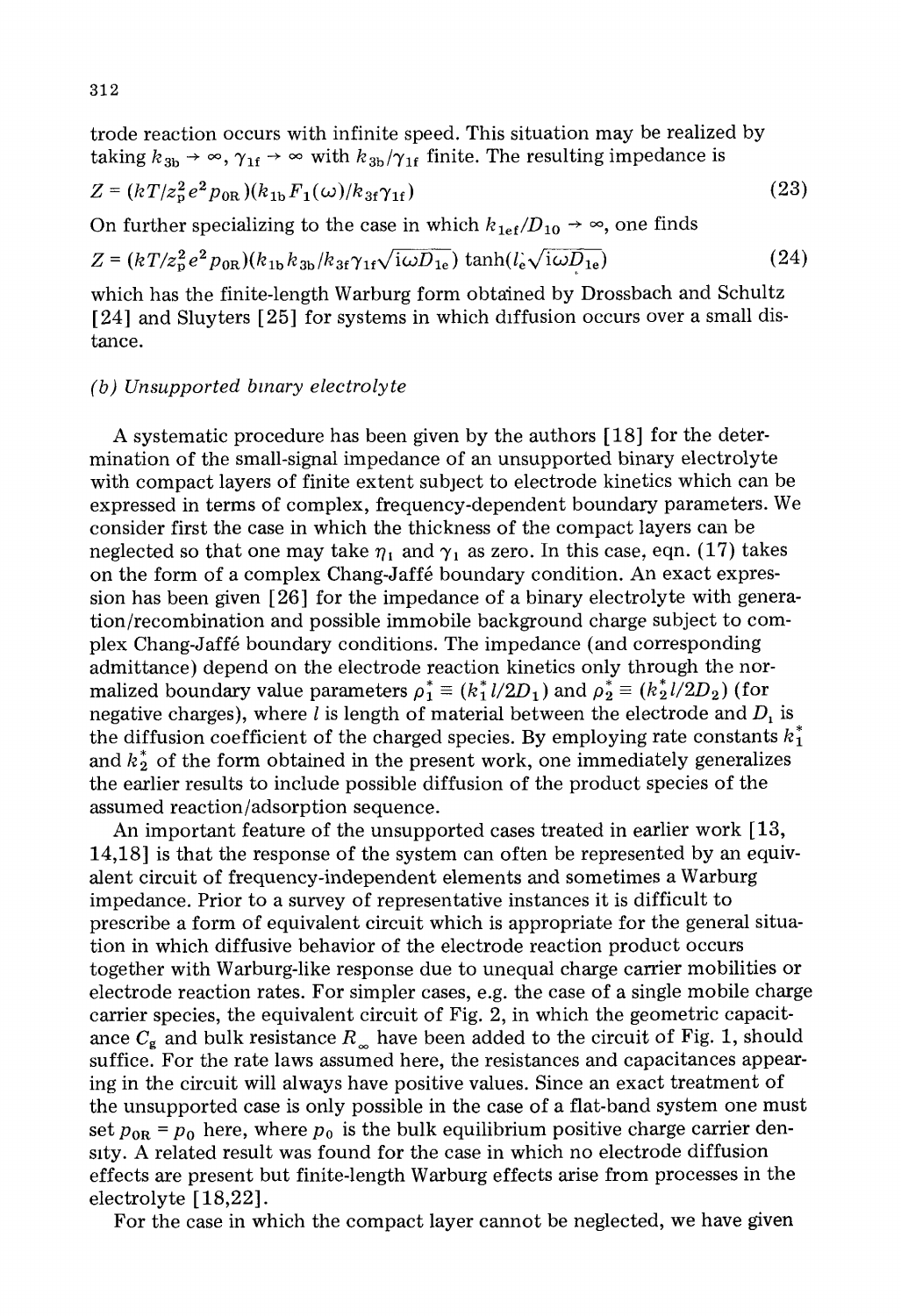

Fig. 2. Equivalent circuit for simple unsupported case of Section II(b).  $C_g \equiv$  geometric capacitance,  $R_{\infty} \equiv$  bulk resistance,  $C_{\rm R} \equiv$  (diffuse double layer capacitance  $-C_{\rm g}$ ),  $R_{\rm R} \equiv$  $2kT/(z_{\rm p}^2e^{-t}p_0k_{1\rm f});$   $C_{\rm A} = 1/(R_{\rm R}k_{1\rm b})$ ,  $R_{\rm A} = R_{\rm R}k_{1\rm b}/k_{3\rm f}$ , and  $Z_{\rm D} = R_{\rm R}k_{1\rm b}F_{1}(\omega)/k_{3\rm f}$ 

an exact expression for the impedance of a system with a single species of mobile charge [ 18,26] which may be extended to the case of a neutral product diffusing through the electrode by setting  $\rho_1 \rightarrow \rho_1^*$  as above and by an appropriate choice of the parameter  $v_1 = \gamma_1^* / k_1^* \equiv \gamma_{1f}/k_{1f}$ .

# (III) DIFFUSION OF REACTANT ALONG ELECTRODE/ELECTROLYTE INTERFACE

One of the most important theoretical problems in electrochemistry at present is the description of the interface between a solid electrode and a liquid or solid electrolyte. Although treatment of electrodes with ruled surfaces and of porous electrodes in contact with a supported electrolyte have been given [ 27, 28], little has been done in the corresponding case of unsupported electrolytes in which the Debye length may be greater than the average distance between imperfections on the electrode surface. The treatment of the previous Section must be applied with caution in the case of a gas diffusing through metal electrodes since, with the exception of hydrogen, such diffusion through the bulk of a metal is notoriously slow, and even a small density of surface imperfections would be sufficient to dominate motion of atoms within the electrode. If the electrode is characterized by a reasonably uniform distribution of pores or cracks roughly perpendicular to the interface, the treatment of the previous Section may be applicable provided that  $D_{1e}$  and  $l_e$  are interpreted as an effective diffusion constant and length for atomic motion along the internal surfaces of the electrode. In other cases, however, one must begin to consider the diffusion of atoms along the interface as well as through the electrode. The diffusion of metal adatoms on a solid electrode surface has been considered by Lorenz [ 29] and others in connection with electrocrystallization processes. A related model for the diffusion of adsorbed oxygen atoms at the interface of platinum electrodes and ceria of zirconia has recently been proposed by Wang [ 5], who did not, however, explore the consequences of his model for small-signal response, which we shall do in this Section.

In Wang's model the electrode/electrolyte interface is characterized by regions of contact which are long thin rectangles. The appropriateness of this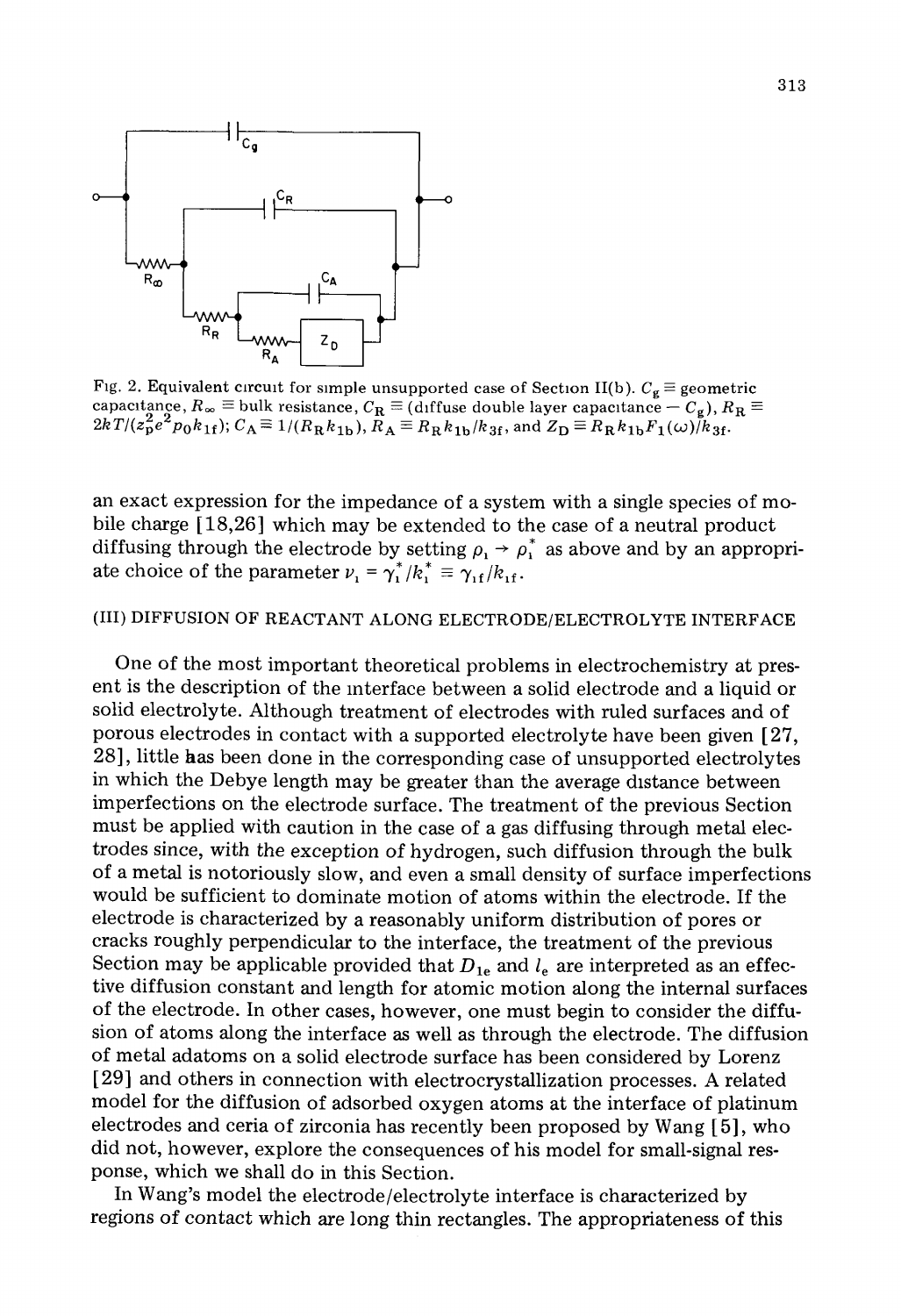assumption in a particular experimental case might be tested by electron microscopy [5]. The concentration b of the product species at the interface is assumed to be governed by diffusion of the species along the metal/electrolyte interface. Let the width of the rectangles be  $2\delta$  and assume that the short dimension lies along the  $\gamma$ -axis. For simplicity we shall in this case assume that an adsorbed intermediate species is not formed and that the rate of formation of the product species is given by

$$
v(p_{\rm R}, \eta, b_{\rm L}) \tag{25}
$$

Then the faradaic current per unit area at the electrode is given by

$$
I_{\mathbf{p}} = \frac{z_{\mathbf{p}}e}{2\delta} \int_{-\delta}^{\delta} v[p_{\mathbf{R}}(y), \eta(y), b_{\mathbf{L}}(y)] dy
$$
 (26)

and the equation of continuity for diffusion of the product species is

$$
\frac{\mathrm{d}b}{\mathrm{d}t} = D_{1e} \frac{\mathrm{d}^2 b}{\mathrm{d}y^2} + v[p_R(y), \eta(y), b_L(y)] \tag{27}
$$

The corresponding small-signal forms are

$$
I_{\text{p1R}} = \frac{z_{\text{p}}e}{2\delta} \int_{-\delta}^{\delta} \left[ k_{1\text{f}} p_{1\text{R}} + \left( \frac{z_{\text{p}} e \eta_1}{k} \right) \gamma_{1\text{f}} p_{0\text{R}} - k_{1\text{b}} b_1 \right] dy \tag{28}
$$

and

$$
i\omega b_1 = D_{1e} \frac{d^2 b_1}{dy^2} - k_{1b} b_1 + k_{1f} p_{1R} + \left(\frac{z_p e \eta_1}{kT}\right) \gamma_{1f} p_{0R}
$$
 (29)

In general the concentrations, overpotential, and rate constants appearing in these equations are functions of  $y$ . For unbiased small-signal measurements, however, the rate constants should be independent of position. Further, for  $\omega^{-1}$  greater than the dielectric relaxation time one may assume that the distribution of charged species in the  $\gamma$  direction and the overpotential will be nearly uniform. Under these conditions it is possible to solve eqn. (29), and one finds as a general solution

$$
b_1 = \frac{k_{1f}p_{1R}}{k_{1b} + i\omega} + b_1 \cosh Q'y + b_{1I} \sinh Q'y \tag{30}
$$

where  $b_{\rm I}$  and  $b_{\rm II}$  are constants of integration and

$$
Q' \equiv \sqrt{(k_{1b} + i\omega)/D_{1e}}\tag{31}
$$

If the edges of the regions of contact between electrode and electrolyte are assumed to be in contact with the ambient atmosphere and concentration gradients in the gas phase can be neglected, the appropriate boundary condition at  $y=\pm\delta$  is

$$
-D_{1e} db_1/dy = \pm k_{1ef}b_1 \tag{32}
$$

 $\overline{a}$ 

where  $k_{1}$  is related to the desorption rate constant for the gas. When these conditions are employed to evaluate  $b_1$  and the result is inserted in eqn. (28), the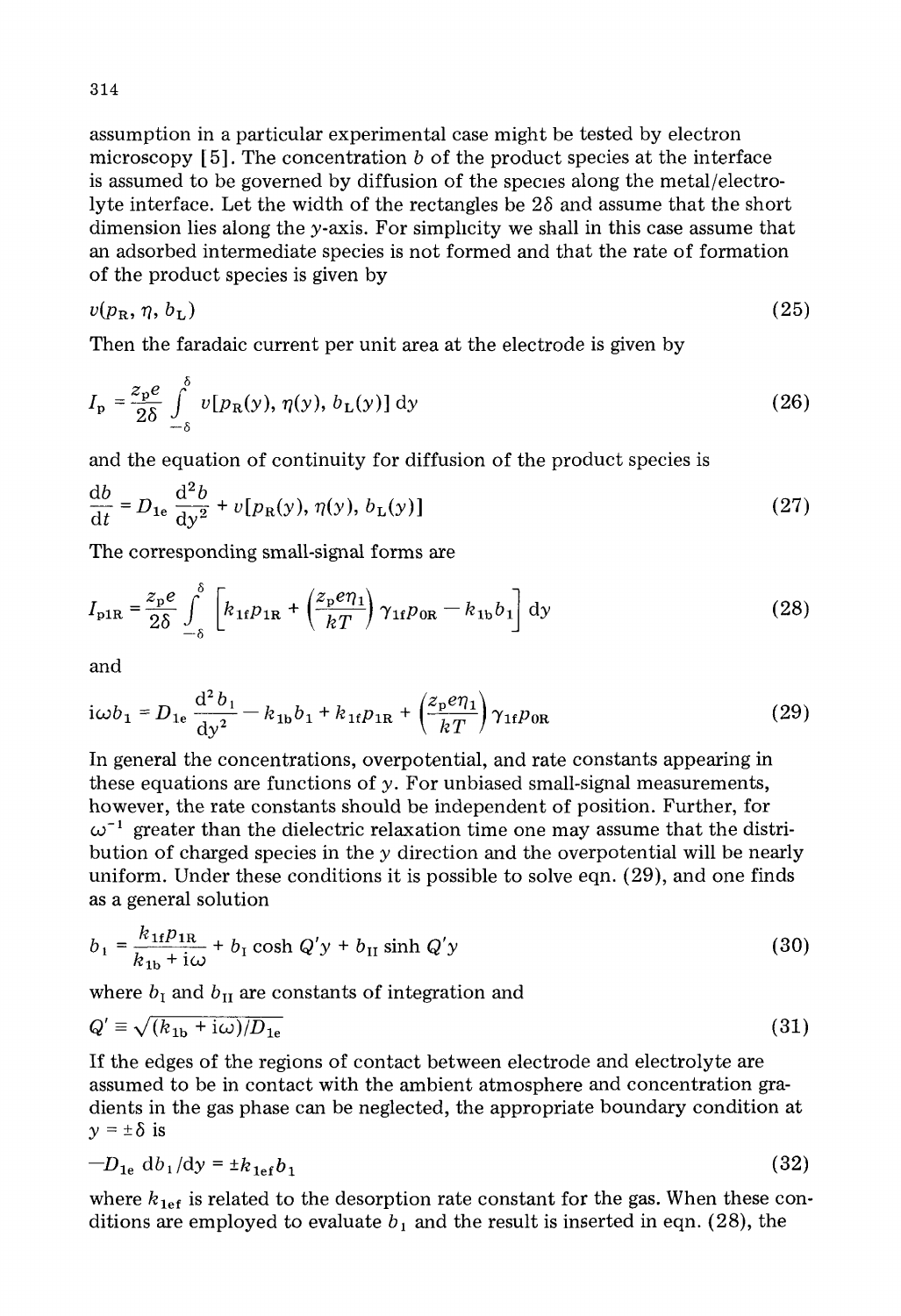integration can be carried out and one finally obtains

$$
I_{\rm p1R} = z_{\rm p} e [h_1^* p_{1R} + (z_{\rm p} e \eta_1 / kT) \gamma_1^* p_{0R}]
$$
\n(33)

as in the case of the previous Section, but where now  $k_1^* = f_1' k_{1f}$  and  $\gamma_1^* = f_1' \gamma_{1f}$ with

$$
f_1' \equiv \left[1 - \frac{k_{1b}}{k_{1b} + 1\omega} \left(1 - \frac{k_{1ef}}{(k_{1b} + 1\omega)\delta + k_{1ef}(Q_1'\delta) \coth(Q_1'\delta)}\right)\right]
$$
(34)

The  $k_{1} \rightarrow \infty$  limit of eqn. (34) has the same form as an expression obtained earlier by Lorenz [ 29] for the admittance associated with the deposition of metal atoms on a metal electrode with evenly spaced steps, a process with many features in common with that considered in this Section. Therefore, electrocrystallization can also be treated within the present complex rate constant formalism which, in allowing a finite value for  $k_{1\text{ef}}$  affords a minor generalization of the Lorenz result.

Clearly, the set of complex boundary parameters obtained in this Section may be used precisely in the same manner as those of the previous Section. It is noteworthy that in the present case  $f'_{1}$  does not have the continued fraction form since the electrode reaction mechanism involves not a simple sequence of steps but rather a competition between the electrode reaction and diffusion of the product. Further, the frequency dependent factor does not depend simply on  $\omega^{1/2}$  but on the more complicated form  $Q'$  (eqn. 31).

The quantity  $f'_{1}$  is determined by three independent parameters which may be taken as  $k_{1b}$ ,  $k_{1ef}$ , and  $\delta/\sqrt{D_{1e}}$ . A number of special cases of f' are noteworthy. When  $\delta \to 0, f'_{1}$  becomes unity and one formally obtains the boundary condition considered earlier [13,14,18,22] for a simple first-order electrode reaction with the product concentration held constant. On the other hand, when  $D_{1e} \rightarrow \infty$ , we obtain  $f' = [k_{1ef} + i\omega\delta]/[k_{1b}\delta + k_{1ef}) + i\omega\delta]$ , formally equivalent to earlier reaction/adsorption results [16-18,22]. When  $k_{1e f} \rightarrow 0$ , so that exchange of the product with the surroundings is forbidden,  $f'_{1} \rightarrow i\omega/(k_{1b} +$  $i\omega$ ), a form previously obtained for simple specific adsorption [16-18] and one which vanishes as  $\omega \rightarrow 0$ . In the opposite extreme when  $k_{1} \rightarrow \infty$ , one obtains  $f'_{1} \rightarrow [k_{1b}(Q'_{1}\delta)^{-1} \tanh(Q'_{1}\delta) + i\omega] / (k_{1b} + i\omega).$ 

# (IV) SUMMARY

The diffusion of an electroactive species through a planar electrode and along a planar electrode/electrolyte interface has been considered. These conditions may be incorporated directly into the present exact treatment of the small-signal response of unsupported systems through the artifice of complex, frequency-dependent rate constants. The authors have incorporated the generalized form of the rate constants into existing computer programs for nonlinear least squares analysis of complex data [ 30] and hope in future work to discuss the treatment of experimental data.

# ACKNOWLEDGMENT

We are most grateful to the National Science Foundation for financial support of this work.